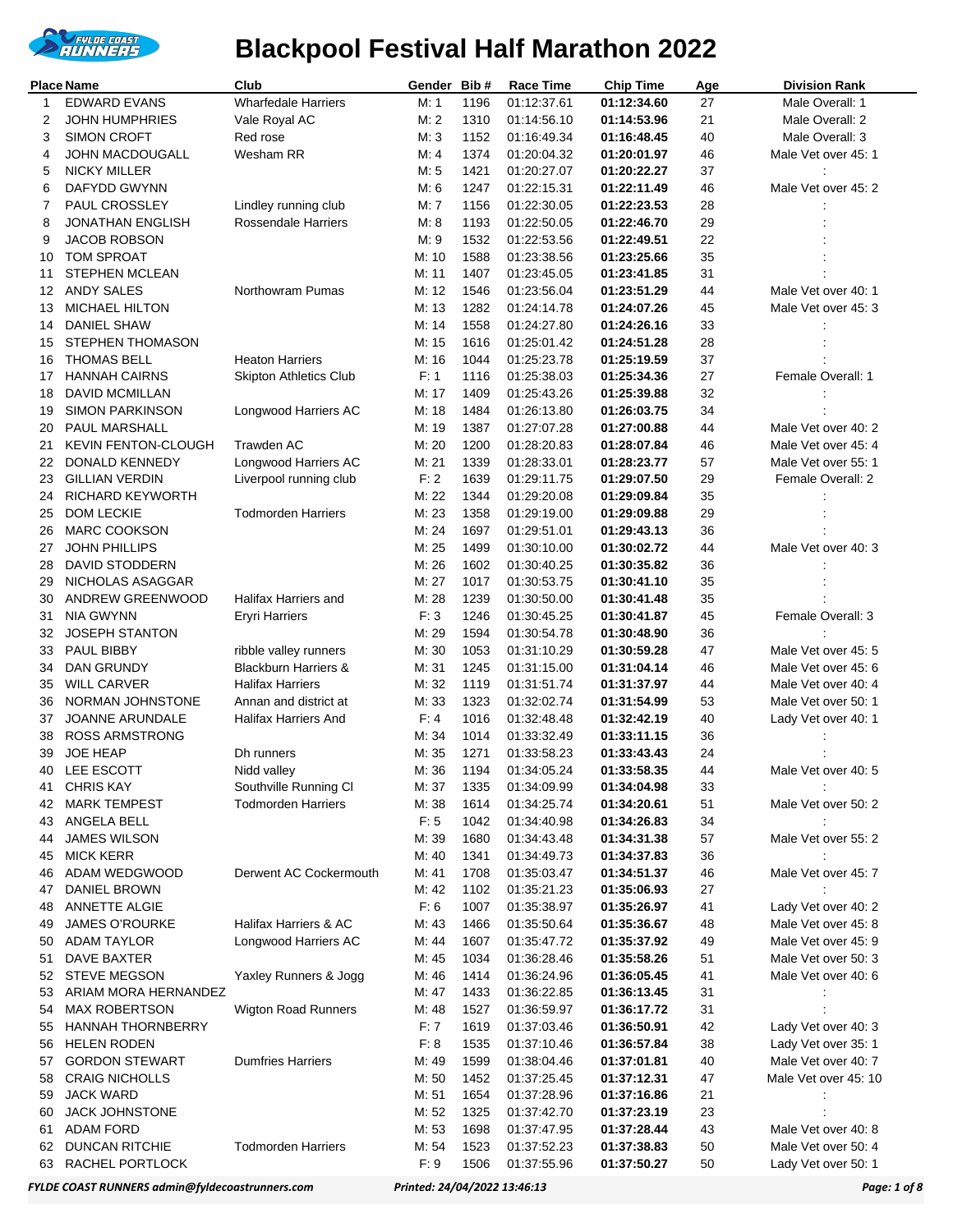

|          | Place Name                          | Club                            | Gender         | Bib#         | <b>Race Time</b>           | <b>Chip Time</b>           | <b>Age</b> | <b>Division Rank</b>                        |
|----------|-------------------------------------|---------------------------------|----------------|--------------|----------------------------|----------------------------|------------|---------------------------------------------|
|          | 64 JAMIE HICKLING                   |                                 | M: 55          | 1278         | 01:38:07.21                | 01:38:01.05                | 27         |                                             |
| 65       | <b>REBECCA BURKE</b>                | Liverpool Running Club          | F: 10          | 1111         | 01:38:14.22                | 01:38:06.65                | 23         |                                             |
| 66       | <b>DAVE PEART</b>                   | Royton Road Runners             | M: 56          | 8072         | 01:38:55.44                | 01:38:36.84                | 55         | Male Vet over 55: 3                         |
| 67       | STUART WOLSTENHOLME                 | <b>Todmorden Harriers</b>       | M: 57          | 1684         | 01:39:05.95                | 01:38:46.44                | 51         | Male Vet over 50: 5                         |
| 68       | <b>JENNIFER NEVILLE</b>             |                                 | F: 11          | 1449         | 01:38:59.45                | 01:38:50.81                | 41         | Lady Vet over 40: 4                         |
| 69       | ANDI BOARDMAN                       |                                 | M: 58          | 1066         | 01:42:46.42                | 01:39:11.30                | 41         | Male Vet over 40: 9                         |
| 70       | <b>MARK GRAY</b>                    | Fylde coast runners             | M: 59          | 1723         | 01:39:34.45                | 01:39:14.94                | 50         | Male Vet over 50: 6                         |
| 71       | NATHAN INMAN                        |                                 | M: 60          | 1315         | 01:39:48.93                | 01:39:26.57                | 31         |                                             |
| 72       | <b>JAMIE HILL</b>                   | <b>Roberttown Road Runne</b>    | M: 61          | 1281         | 01:39:46.19                | 01:39:26.68                | 41         | Male Vet over 40: 10                        |
| 73       | <b>STEVEN BRADY</b>                 | <b>Stocksfield Striders</b>     | M: 62          | 1077         | 01:39:42.95                | 01:39:31.43                | 53         | Male Vet over 50: 7                         |
| 74       | DANIEL CROSSAN                      |                                 | M: 63          | 1155         | 01:40:03.44                | 01:39:43.84                | 35         |                                             |
| 75       | <b>CRAIG GREENOUGH</b>              | <b>Blackburn Harriers &amp;</b> | M: 64          | 1238         | 01:40:35.19                | 01:39:54.00                | 52         | Male Vet over 50: 8                         |
| 76       | DAVID EVANS<br><b>WILL HAYCOX</b>   |                                 | M: 65<br>M: 66 | 1195<br>1267 | 01:40:23.69                | 01:39:55.75                | 50<br>27   | Male Vet over 50: 9                         |
| 77<br>78 | <b>JAMES NELSON</b>                 |                                 | M: 67          | 1448         | 01:40:37.94                | 01:40:01.91                | 37         |                                             |
| 79       | PHILIP MITCHELL                     | Longwood Harriers AC            | M: 68          | 1427         | 01:40:15.93<br>01:40:59.43 | 01:40:11.55<br>01:40:51.01 | 42         | Male Vet over 40: 11                        |
| 80       | <b>BEN ALLEN</b>                    |                                 | M: 69          | 1008         | 01:41:17.18                | 01:40:53.64                | 25         |                                             |
| 81       | <b>JOE DOLWIN</b>                   |                                 | M: 70          | 1173         | 01:41:13.94                | 01:41:01.55                | 40         | Male Vet over 40: 12                        |
| 82       | <b>JONATHAN ROBSON</b>              |                                 | M: 71          | 1531         | 01:41:44.68                | 01:41:25.58                | 37         |                                             |
| 83       | <b>RYAN KANE</b>                    |                                 | M: 72          | 1704         | 01:42:31.18                | 01:41:50.22                | 28         |                                             |
| 84       | <b>LOUISE AMBLER</b>                | <b>Trafford Athletic club</b>   | F: 12          | 1009         | 01:42:13.44                | 01:41:57.73                | 36         | Lady Vet over 35: 2                         |
| 85       | NILS O'DONOGHUE                     |                                 | M: 73          | 1460         | 01:42:24.93                | 01:42:02.80                | 35         |                                             |
| 86       | <b>ROSIE BARKER</b>                 | <b>Chorlton Runners</b>         | F: 13          | 133          | 01:42:52.18                | 01:42:13.22                | 36         | Lady Vet over 35: 3                         |
| 87       | <b>MIKE WALKER</b>                  | Southport Waterloo AC           | M: 74          | 1648         | 01:42:55.21                | 01:42:33.92                | 73         | Male Vet over 65+: 1                        |
| 88       | <b>IAN HEBBLETHWAITE</b>            |                                 | M: 75          | 1272         | 01:43:08.93                | 01:42:43.06                | 42         | Male Vet over 40: 13                        |
| 89       | <b>CHRISTIAN WARD</b>               |                                 | M: 76          | 1655         | 01:43:10.92                | 01:42:47.31                | 49         | Male Vet over 45: 11                        |
| 90       | DAVID SOUTH                         |                                 | M: 77          | 1583         | 01:43:11.95                | 01:42:50.49                | 56         | Male Vet over 55: 4                         |
| 91       | KATIE SAMUELSON                     | <b>Todmorden Harriers</b>       | F: 14          | 1547         | 01:43:19.17                | 01:42:54.27                | 44         | Lady Vet over 40: 5                         |
| 92       | <b>BRIAN MCNEIL</b>                 |                                 | M: 78          | 1411         | 01:43:49.67                | 01:43:30.16                | 64         | Male Vet over 60: 1                         |
| 93       | <b>MARIANNE BURGESS</b>             | <b>Horsforth Harriers</b>       | F: 15          | 1109         | 01:43:54.93                | 01:43:32.30                | 41         | Lady Vet over 40: 6                         |
| 94       | <b>ADAM HUCKLESBY</b>               | <b>Stocksfield Striders</b>     | M: 79          | 1301         | 01:43:56.67                | 01:43:37.16                | 40         | Male Vet over 40: 14                        |
| 95       | <b>CHRIS GIBBS</b>                  |                                 | M: 80          | 1219         | 01:44:16.17                | 01:43:40.14                | 51         | Male Vet over 50: 10                        |
| 96       | <b>CHLOE WAKELAM</b>                |                                 | F: 16          | 1645         | 01:44:13.42                | 01:44:00.03                | 22         |                                             |
| 97       | <b>MELVYN BISHOP</b>                | <b>Lindley Running Club</b>     | M: 81          | 1059         | 01:44:25.18                | 01:44:05.68                | 66         | Male Vet over 65+: 2                        |
| 98       | <b>STEVEN KOLENIAK-TAYLOR</b>       |                                 | M: 82          | 1351         | 01:44:37.92                | 01:44:17.75                | 39         |                                             |
| 99       | <b>EMILY NOLAN</b>                  | <b>Barlick Fell runners</b>     | F: 17          | 1455         | 01:44:41.91                | 01:44:19.81                | 0          |                                             |
| 100      | <b>KAREN BRIDGE</b>                 | Eden runners                    | F: 18          | 1088         | 01:44:33.41                | 01:44:24.89                | 52         | Lady Vet over 50: 2                         |
| 101      | <b>KAREN SMITH</b>                  | Ashington Hirst Runni           | F: 19          | 1572         | 01:45:19.90                | 01:44:27.41                | 50         | Lady Vet over 50: 3                         |
|          | 102 CLAIRE GRIMMER                  | Yes Knutsford Tri Club          | F: 20          | 1243         | 01:44:56.41                | 01:44:33.01                | 45         | Lady Vet over 45: 1                         |
|          | 103 MARTYN COTTISS                  | Ashington Hirst RC              | M: 83          | 1146         | 01:45:22.18                | 01:44:33.63                | 53         | Male Vet over 50: 11                        |
|          | 104 STUART ROYALL<br>105 DAVID HILL | Ashington Hirst Runni           | M: 84<br>M: 85 | 1541<br>1279 | 01:45:21.17<br>01:45:16.92 | 01:44:35.35                | 56<br>46   | Male Vet over 55: 5<br>Male Vet over 45: 12 |
|          | 106 VANESSA LOBB                    | Ramsbottom Running Cl           | F: 21          | 1366         | 01:44:59.92                | 01:44:40.18<br>01:44:52.59 | 35         | Lady Vet over 35: 4                         |
|          | 107 LAUREN MINNICAN                 |                                 | F: 22          | 1425         | 01:45:04.90                | 01:44:57.76                | 27         |                                             |
|          | 108 DAVID ROPER                     | <b>Howgill Harriers</b>         | M: 86          | 1536         | 01:45:26.40                | 01:45:06.52                | 63         | Male Vet over 60: 2                         |
|          | 109 DAN UNSWORTH                    |                                 | M: 87          | 1635         | 01:46:19.17                | 01:45:25.65                | 26         |                                             |
|          | 110 FRED LUCAS                      | Ellesmere port runnin           | M: 88          | 1372         | 01:45:52.15                | 01:45:32.64                | 41         | Male Vet over 40: 15                        |
|          | 111 AARON POUNCY                    |                                 | M: 89          | 1507         | 01:45:49.40                | 01:45:33.10                | 46         | Male Vet over 45: 13                        |
|          | 112 RYAN GIBSON                     | <b>Red Rose Road Runners</b>    | M: 90          | 1220         | 01:46:11.66                | 01:45:42.10                | 34         |                                             |
|          | 113 DAVID AISTHORPE                 |                                 | M: 91          | 1005         | 01:46:07.69                | 01:45:44.98                | 50         | Male Vet over 50: 12                        |
|          | 114 EMMA SPROAT                     |                                 | F: 23          | 1589         | 01:45:53.66                | 01:45:45.39                | 34         |                                             |
|          | 115 PHIL PEARCE                     |                                 | M: 92          | 1491         | 01:46:06.67                | 01:45:47.16                | 47         | Male Vet over 45: 14                        |
|          | 116 TED SMITH                       |                                 | M: 93          | 1574         | 01:46:00.15                | 01:45:51.04                | 57         | Male Vet over 55: 6                         |
|          | 117 JEFFREY PICKUP                  | Clayton le moors harr           | M: 94          | 1501         | 01:46:24.91                | 01:46:01.74                | 70         | Male Vet over 65+: 3                        |
|          | 118 JORDAN WITHERS                  |                                 | M: 95          | 1710         | 01:46:34.40                | 01:46:15.30                | 30         |                                             |
|          | 119 ANTONIO MARMO                   |                                 | M: 96          | 1385         | 01:47:11.66                | 01:46:35.63                | 21         |                                             |
|          | 120 ALEXANDER SPENCER               |                                 | M: 97          | 1587         | 01:47:12.78                | 01:46:40.68                | 32         |                                             |
| 121      | <b>MARC ROCHETEAU</b>               | <b>Halifax Harriers</b>         | M: 98          | 1534         | 01:47:07.64                | 01:46:56.25                | 59         | Male Vet over 55: 7                         |
|          | 122 PAUL HUMPHREYS                  |                                 | M: 99          | 1309         | 01:47:19.89                | 01:47:00.38                | 47         | Male Vet over 45: 15                        |
|          | 123 JAYNE PERRY                     | Garstang Running Club           | F: 24          | 1496         | 01:47:24.68                | 01:47:11.90                | 42         | Lady Vet over 40: 7                         |
|          | 124 TREVOR WILLSON                  |                                 | M: 100         | 1677         | 01:47:40.89                | 01:47:22.19                | 50         | Male Vet over 50: 13                        |
|          | 125 JOHANNA MCMANUS                 | Lostock AC                      | F: 25          | 1408         | 01:48:18.40                | 01:48:07.79                | 40         | Lady Vet over 40: 8                         |
|          | 126 BRIAN HUGHES                    |                                 | M: 101         | 1303         | 01:48:49.65                | 01:48:34.32                | 52         | Male Vet over 50: 14                        |

*FYLDE COAST RUNNERS admin@fyldecoastrunners.com Printed: 24/04/2022 13:46:13 Page: 2 of 8*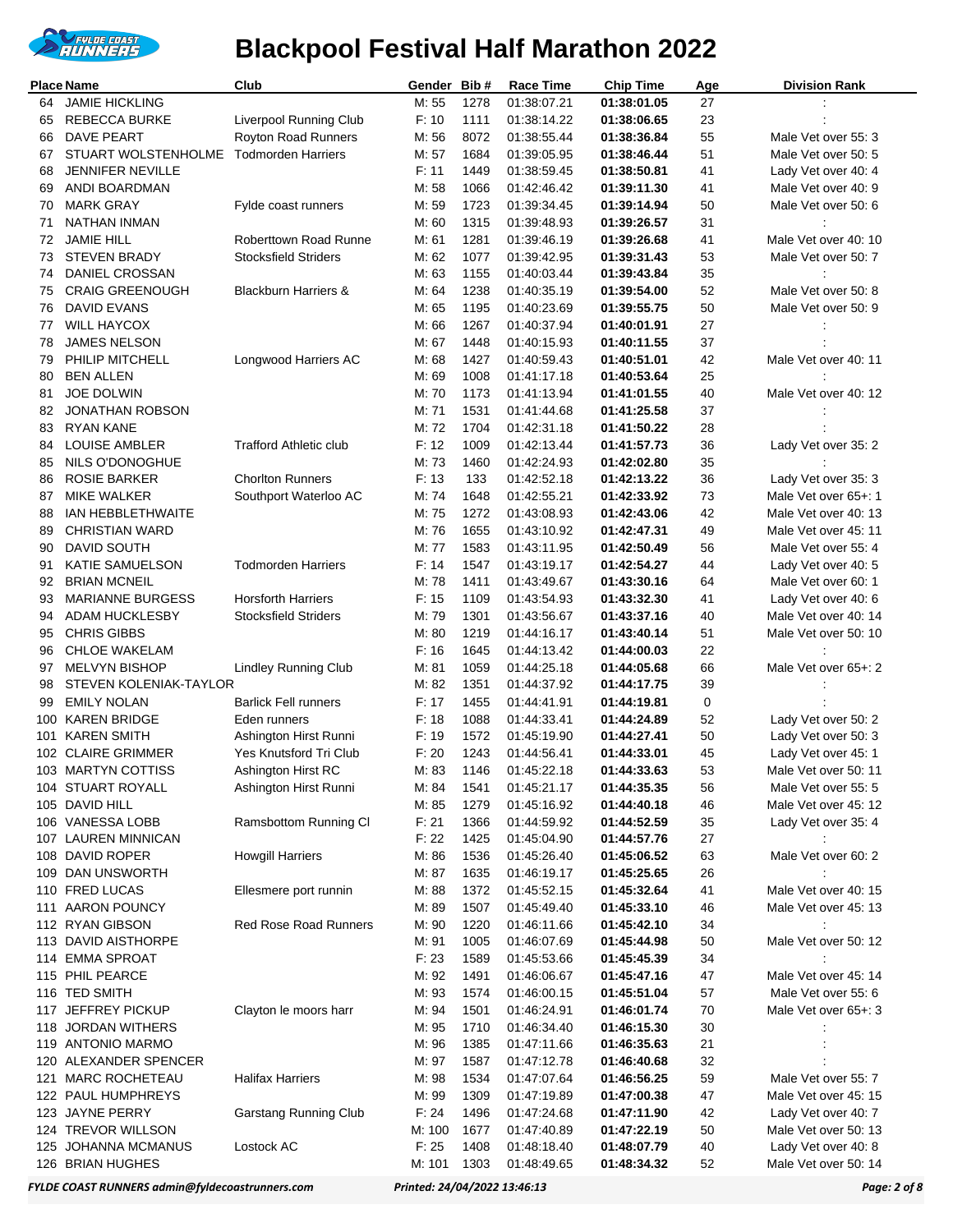

|     | <b>Place Name</b>                       | Club                          | Gender Bib#     |              | <b>Race Time</b>           | <b>Chip Time</b>           | Age      | <b>Division Rank</b> |
|-----|-----------------------------------------|-------------------------------|-----------------|--------------|----------------------------|----------------------------|----------|----------------------|
|     | 127 DARREN GILLMAN                      | Todmerden H                   | M: 102          | 9025         | 01:49:01.40                | 01:48:45.30                | 51       | Male Vet over 50: 15 |
| 128 | <b>ROBERT MCNEIL</b>                    | <b>Goyt Valley Striders</b>   | M: 103          | 1412         | 01:49:11.63                | 01:48:52.12                | 31       |                      |
| 129 | NICOLE WORSLEY                          | Longwood Harriers AC          | F: 26           | 1688         | 01:49:04.39                | 01:48:55.51                | 27       |                      |
|     | 130 MATTHEW MAKINSON                    |                               | M: 104          | 1382         | 01:49:14.39                | 01:48:57.49                | 27       |                      |
| 131 | ANDREA COUPLAND                         | Wingerworth Wobblers          | F: 27           | 1148         | 01:49:47.12                | 01:49:10.25                | 54       | Lady Vet over 50: 4  |
|     | 132 RACHAEL MELLOR                      | <b>Howgill Harriers</b>       | F: 28           | 1416         | 01:49:29.88                | 01:49:10.36                | 58       | Lady Vet over 55: 1  |
|     | 133 DAVE CORNER                         |                               | M: 105          | 1145         | 01:49:48.12                | 01:49:12.09                | 56       | Male Vet over 55: 8  |
| 134 | DAVID PENTREATH                         | Stourbridge Running C         | M: 106          | 1495         | 01:50:00.39                | 01:49:35.89                | 63       | Male Vet over 60: 3  |
|     | 135 LEE RAMAGE                          |                               | M: 107          | 1515         | 01:50:09.06                | 01:49:45.93                | 31       |                      |
|     | 136 PRIYA AGHEDA                        | <b>Smalley Road Runners</b>   | F: 29           | 104          | 01:50:10.39                | 01:49:50.88                | 41       | Lady Vet over 40: 9  |
|     | 137 KIM ASHWORTH                        |                               | $\therefore$ 1  | 1695         | 01:50:16.12                | 01:50:00.49                | 32       |                      |
| 138 | <b>TRACEY MULLAN</b>                    |                               | F: 30           | 1442         | 01:50:23.37                | 01:50:14.22                | 49       | Lady Vet over 45: 2  |
| 139 | <b>CHRISTOPHER POWER</b>                |                               | M: 108          | 1508         | 01:50:35.12                | 01:50:15.38                | 40       | Male Vet over 40: 16 |
| 140 | <b>ANTHONY WRIGHT</b>                   | <b>Fylde Coast Runners</b>    | M: 109          | 1691         | 01:50:46.64                | 01:50:18.25                | 44       | Male Vet over 40: 17 |
| 141 | <b>RICHARD BOGGIS</b>                   |                               | M: 110          | 1067         | 01:50:27.85                | 01:50:21.96                | 29       |                      |
|     | 142 HARRY TOMLINSON<br>143 STE GRIMSHAW |                               | M: 111          | 1627<br>1700 | 01:51:06.87                | 01:50:23.51                | 17       |                      |
| 144 | KATHARINE ARMSTRONG                     | <b>Blackpool Freedom Run</b>  | M: 112<br>F: 31 | 1013         | 01:50:43.37<br>01:51:01.87 | 01:50:23.86<br>01:50:30.78 | 30<br>44 | Lady Vet over 40: 10 |
| 145 | KATRINA MCCAUGHAN                       |                               | F: 32           | 1400         | 01:51:13.61                | 01:50:41.26                | 45       | Lady Vet over 45: 3  |
| 146 | MICHAEL FEENEY                          |                               | M: 113          | 1199         | 01:51:24.62                | 01:50:43.73                | 30       |                      |
|     | 147 DANNY GILHOLME                      | <b>Stocksfield Striders</b>   | M: 114          | 1222         | 01:51:10.37                | 01:50:45.30                | 50       | Male Vet over 50: 16 |
|     | 148 PAUL GRIFFIN                        | <b>Stocksfield Striders</b>   | M: 115          | 1241         | 01:51:07.92                | 01:50:48.41                | 57       | Male Vet over 55: 9  |
|     | 149 HELEN AGAR                          | <b>Horsforth Harriers</b>     | F: 33           | 1004         | 01:51:17.33                | 01:50:54.70                | 42       | Lady Vet over 40: 11 |
| 150 | <b>ANDREW BANKS</b>                     |                               | M: 116          | 1027         | 01:52:05.88                | 01:50:57.01                | 44       | Male Vet over 40: 18 |
| 151 | <b>DOUGLAS KERR</b>                     | <b>Dulwich Park Runners</b>   | M: 117          | 1342         | 01:52:11.12                | 01:51:06.05                | 52       | Male Vet over 50: 17 |
|     | 152 RACHEL SMITH                        | Stourbridge Running C         | F: 34           | 1578         | 01:51:31.36                | 01:51:08.48                | 52       | Lady Vet over 50: 5  |
|     | 153 IAN DENHAM                          | Lonely Goats RC               | M: 118          | 1169         | 01:52:14.12                | 01:51:12.70                | 54       | Male Vet over 50: 18 |
| 154 | <b>GEORGE BELL</b>                      | <b>Blackburn Road Runners</b> | M: 119          | 1041         | 01:52:22.14                | 01:51:23.46                | 116      |                      |
| 155 | <b>CARL WINNARD</b>                     |                               | M: 120          | 1682         | 01:51:41.86                | 01:51:31.72                | 51       | Male Vet over 50: 19 |
| 156 | <b>DOUG KINGTON</b>                     |                               | M: 121          | 8180         | 01:51:53.11                | 01:51:36.01                | 40       | Male Vet over 40: 19 |
| 157 | <b>BENJAMIN ROBINSON</b>                |                               | M: 122          | 1528         | 01:51:58.87                | 01:51:36.77                | 25       |                      |
| 158 | <b>GARRY SMITH</b>                      | Ashington Hirst Runni         | M: 123          | 1577         | 01:52:31.10                | 01:51:38.30                | 59       | Male Vet over 55: 10 |
| 159 | NATHAN FULLER                           | Ashington Hirst Runni         | M: 124          | 1212         | 01:52:31.10                | 01:51:38.60                | 27       |                      |
|     | 160 ANDREA CICORIA                      |                               | M: 125          | 1132         | 01:51:49.87                | 01:51:39.00                | 31       |                      |
| 161 | NICOLA MOLLOY                           |                               | F: 35           | 1429         | 01:52:15.14                | 01:51:43.34                | 26       |                      |
|     | 162 CHRISTOPHER O'CONNOR                |                               | M: 126          | 1459         | 01:52:04.61                | 01:51:45.10                | 29       |                      |
|     | 163 DANIEL PARKINSON                    |                               | M: 127          | 1485         | 01:52:19.62                | 01:51:47.62                | 35       |                      |
| 164 | PHIL HARGREAVES                         |                               | M: 128          | 1260         | 01:52:43.38                | 01:52:04.06                | 34       |                      |
| 165 | <b>JOSHUA SMITH</b>                     |                               | M: 129          | 1580         | 01:52:16.67                | 01:52:11.17                | 25       |                      |
|     | 166 JOANNE BELL                         |                               | F: 36           | 1043         | 01:52:34.10                | 01:52:14.59                | 36       | Lady Vet over 35: 5  |
|     | 167 BOBBY MILLER                        | Ayr Seaforth                  | M: 130          | 1706         | 01:52:47.37                | 01:52:21.03                | 65       | Male Vet over 65+: 4 |
|     | 168 GRAEME POOLE                        |                               | M: 131          | 1505         | 01:53:02.88                | 01:52:33.16                | 43       | Male Vet over 40: 20 |
|     | 169 POLLY MARSHALL                      |                               | F: 37           | 1388         | 01:53:24.61                | 01:52:39.17                | 38       | Lady Vet over 35: 6  |
|     | 170 DAMIEN MCDONALD                     |                               | M: 132          | 1403         | 01:53:22.86                | 01:52:42.63                | 55       | Male Vet over 55: 11 |
|     | 171 HELEN CAIN                          | 3351579                       | F: 38           | 1115         | 01:53:13.12                | 01:52:42.99                | 54       | Lady Vet over 50: 6  |
|     | 172 LEWIS SMITH                         | Stourbridge running c         | M: 133          | 1576         | 01:53:07.37                | 01:52:44.08                | 38       |                      |
|     | 173 DAVID GREEN                         |                               | M: 134          | 1232         | 01:53:14.86                | 01:52:52.96                | 43       | Male Vet over 40: 21 |
|     | 174 WAYNE STEVENS                       | <b>Halifax Harriers</b>       | M: 135          | 1724         | 01:53:09.12                | 01:52:56.61                | 51       | Male Vet over 50: 20 |
| 175 | <b>JENNIFER BROWN</b>                   |                               | F: 39           | 1097         | 01:53:11.61                | 01:53:02.82                | 38       | Lady Vet over 35: 7  |
|     | 176 DARREN HANLEY                       |                               | M: 136          | 1256         | 01:53:35.63                | 01:53:03.53                | 53       | Male Vet over 50: 21 |
|     | 177 SCOTT HOWARD                        |                               | M: 137          | 1298         | 01:53:31.11                | 01:53:07.57                | 47       | Male Vet over 45: 16 |
|     | 178 GARY WALSH                          | <b>Stocksfield Striders</b>   | M: 138          | 1652         | 01:53:37.17                | 01:53:11.96                | 51       | Male Vet over 50: 22 |
| 179 | <b>JACK WORSLEY</b>                     |                               | M: 139          | 1689         | 01:54:22.35                | 01:53:13.48                | 22       |                      |
|     | 180 WENDY YATES                         |                               | F: 40           | 1694         | 01:54:14.87                | 01:53:32.67                | 46       | Lady Vet over 45: 4  |
| 181 | <b>ANDREW BATES</b>                     |                               | M: 140          | 8199         | 01:54:12.84                | 01:53:33.47                | 27       |                      |
|     | 182 GEOFF SMITH                         | Clayton le Moors Harr         | M: 141          | 1581         | 01:54:06.10                | 01:53:35.26                | 22       |                      |
|     | 183 SIMON YOUNG                         |                               | M: 142          | 1712         | 01:54:39.10                | 01:54:06.20                | 50       | Male Vet over 50: 23 |
|     | 184 CRAIG PEARS                         |                               | M: 143          | 1492         | 01:55:17.39                | 01:54:44.49                | 27       |                      |
|     | 185 NEVILLE FREEMAN                     |                               | M: 144          | 1699         | 01:55:16.36                | 01:54:46.56                | 62       | Male Vet over 60: 4  |
| 186 | <b>JOHN MORONEY</b>                     | <b>Trafford AC</b>            | M: 145          | 1435         | 01:55:41.61                | 01:54:57.62                | 45       | Male Vet over 45: 17 |
|     | 187 NICK JOHNS                          |                               | M: 146          | 1321         | 01:55:06.35                | 01:54:58.47                | 38       |                      |
| 188 | DANIEL RUSSELL                          | <b>Fylde Coast Runners</b>    | M: 147          | 1715         | 01:56:30.58                | 01:55:19.96                | 29       |                      |
|     | 189 ROB BIRKETT                         |                               | M: 148          | 1058         | 01:56:37.61                | 01:55:37.46                | 41       | Male Vet over 40: 22 |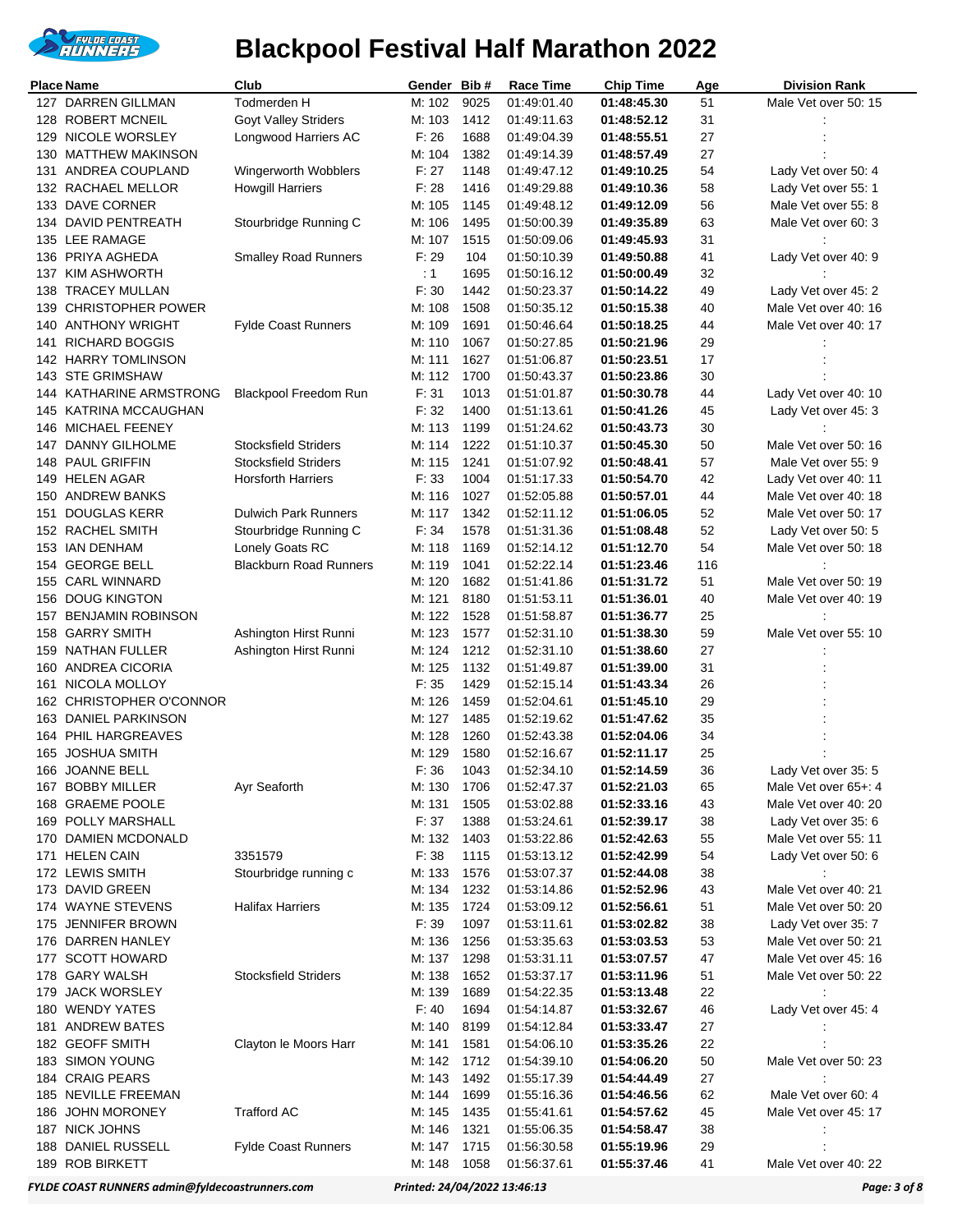

|     | <b>Place Name</b>                   | Club                          | Gender Bib#     |              | <b>Race Time</b>           | <b>Chip Time</b>           | <b>Age</b> | <b>Division Rank</b> |
|-----|-------------------------------------|-------------------------------|-----------------|--------------|----------------------------|----------------------------|------------|----------------------|
|     | 190 TOBY LECKIE                     | <b>Todmorden Harriers</b>     | M: 149          | 1359         | 01:56:07.84                | 01:55:38.04                | 32         |                      |
|     | 191 AMANDA ANSTEY                   |                               | F: 41           | 1012         | 01:56:23.36                | 01:55:40.64                | 35         | Lady Vet over 35: 8  |
|     | 192 ADAM SMITH                      |                               | M: 150          | 1579         | 01:56:55.36                | 01:55:46.49                | 44         | Male Vet over 40: 23 |
|     | 193 ANTHONY DUNN                    |                               | M: 151          | 1178         | 01:56:09.62                | 01:55:46.91                | 51         | Male Vet over 50: 24 |
|     | 194 ANDREW JOHNSTONE                | Annan and District At         | M: 152          | 1324         | 01:56:17.34                | 01:55:47.54                | 30         |                      |
|     | 195 ANDREW EASTWOOD                 |                               | M: 153          | 1185         | 01:56:46.58                | 01:55:53.06                | 49         | Male Vet over 45: 18 |
|     | 196 EMMA EASTWOOD                   |                               | F: 42           | 1186         | 01:56:46.58                | 01:55:53.13                | 43         | Lady Vet over 40: 12 |
|     | 197 ELIZABETH-ANNE                  |                               | F: 43           | 1404         | 01:56:18.83                | 01:55:59.32                | 47         | Lady Vet over 45: 5  |
|     | MCGONIGLE                           |                               |                 |              |                            |                            |            |                      |
|     | 198 CHARLEY DAVIES                  |                               | F:44            | 1165         | 01:56:24.84                | 01:56:02.74                | 29         |                      |
|     | 199 PHILIP SEDDON                   | Darwen dashers                | M: 154          | 1707         | 01:57:18.83                | 01:56:03.46                | 0          |                      |
|     | 200 PAUL MACKIE                     | <b>COLT</b>                   | M: 155          | 1378         | 01:56:41.61                | 01:56:08.71                | 51         | Male Vet over 50: 25 |
|     | 201 DAVID GREEN                     |                               | M: 156          | 1237         | 01:57:09.84                | 01:56:16.27                | 43         | Male Vet over 40: 24 |
|     | 202 ANDY VICKERS                    |                               | M: 157          | 1640         | 01:56:27.34                | 01:56:18.42                | 57         | Male Vet over 55: 12 |
|     | 203 GAIL BAMBER                     | <b>Blackburn Road Runners</b> | F: 45           | 1026         | 01:57:17.82                | 01:56:19.54                | 50         | Lady Vet over 50: 7  |
|     | 204 TIM GREEN                       | <b>North Bolton Runners</b>   | M: 158          | 1231         | 01:57:02.59                | 01:56:25.25                | 32         |                      |
|     | 205 ALEX BROWN                      |                               | F: 46           | 1101         | 01:57:10.84                | 01:56:25.26                | 45         | Lady Vet over 45: 6  |
|     | 206 BYRON TOULMIN                   |                               | M: 159          | 1628         | 01:56:59.61                | 01:56:34.21                | 44         | Male Vet over 40: 25 |
|     | 207 MARTIN SAWYER                   |                               | M: 160          | 9020         | 01:56:54.35                | 01:56:37.85                | 51         | Male Vet over 50: 26 |
|     | 208 PAULINA SLADOWSKA               |                               | F: 47           | 1565         | 01:57:13.09                | 01:57:03.56                | 36         | Lady Vet over 35: 9  |
|     | 209 PAUL HAYES                      |                               | M: 161          | 1268         | 01:57:43.83                | 01:57:10.63                | 49         | Male Vet over 45: 19 |
|     | 210 JADE EARLEY                     |                               | F.48            | 1182         | 01:57:35.07                | 01:57:13.61                | 32         |                      |
| 211 | <b>STEPHEN ROBERTS</b>              |                               | M: 162          | 1525         | 01:57:50.58                | 01:57:14.55                | 0          |                      |
|     | 212 CHRIS MCLOUGHLIN                | <b>Fylde Coast Runners</b>    | M: 163          | 9001         | 01:57:54.07                | 01:57:34.17                | 57         | Male Vet over 55: 13 |
|     | 213 BILL MAITLAND                   | Stocksfield striders          | M: 164          | 1381         | 01:58:00.08                | 01:57:34.68                | 41         | Male Vet over 40: 26 |
|     | 214 KEN UPSHALL                     | White City (Hull) RRC         | M: 165          | 1637         | 01:58:02.05                | 01:57:40.95                | 66         | Male Vet over 65+: 5 |
|     | 215 LEE DOCKERTY                    |                               | M: 166          | 1172         | 01:58:53.84                | 01:57:52.93                | 52         | Male Vet over 50: 27 |
|     | 216 NADHIM BAYATTI                  | <b>Bramhall Runners</b>       | M: 167          | 1038         | 01:58:25.07                | 01:57:55.27                | 48         | Male Vet over 45: 20 |
|     | 217 FAYE BUSH                       |                               | F: 49           | 1114         | 01:59:08.07                | 01:58:15.57                | 42         | Lady Vet over 40: 13 |
|     | 218 DANIEL GOULDING                 |                               | M: 168          | 1229         | 01:59:09.34                | 01:58:16.84                | 33         | ÷                    |
|     | 219 TRACEY BLANCHARD                |                               | F: 50           | 1061         | 01:58:54.09                | 01:58:21.19                | 48         | Lady Vet over 45: 7  |
|     | 220 CSABA PASZTOR                   |                               | M: 169          | 1486         | 01:58:46.56                | 01:58:22.71                | 48         | Male Vet over 45: 21 |
|     | 221 JOHN MACKEY<br>222 ABBIE CONNOR | <b>Lonely Goat</b>            | M: 170<br>F: 51 | 1377<br>1141 | 01:58:52.81                | 01:58:28.58                | 58         | Male Vet over 55: 14 |
|     | 223 CHRIS HOLLOWAY                  |                               | M: 171          | 1702         | 01:58:56.59<br>01:59:05.31 | 01:58:28.71<br>01:58:39.24 | 23<br>44   | Male Vet over 40: 27 |
|     | 224 MICHAEL WILLIAMS                | <b>LABC</b> runners           | M: 172          | 1676         | 01:59:21.37                | 01:58:43.57                | 57         | Male Vet over 55: 15 |
|     | 225 GEMMA TOOGOOD                   |                               | F: 52           | 1713         | 01:59:38.57                | 01:58:44.41                | 36         | Lady Vet over 35: 10 |
|     | 226 PAUL CREASEY                    | <b>Ellesmere Port RC</b>      | M: 173          | 1150         | 01:59:09.07                | 01:58:49.57                | 44         | Male Vet over 40: 28 |
|     | 227 KEITH DIMELOW                   |                               | M: 174          | 1170         | 01:59:34.34                | 01:58:53.96                | 52         | Male Vet over 50: 28 |
|     | 228 HEATHER ROSTRON                 | Todmorden Harriers            | F: 53           | 1538         | 01:59:20.32                | 01:58:57.42                | 41         | Lady Vet over 40: 14 |
|     | 229 ALEXANDRA OLDHAM                |                               | F: 54           | 1471         | 01:59:40.57                | 01:59:14.47                | 25         |                      |
|     | 230 ABIGAIL HODGE                   |                               | F: 55           | 1701         | 01:59:54.68                | 01:59:19.88                | 46         | Lady Vet over 45: 8  |
|     | 231 ERIC O'NEILL                    |                               | M: 175          | 1462         | 01:59:51.06                | 01:59:21.16                | 59         | Male Vet over 55: 16 |
|     | 232 DARREN JARMAN                   | Maldwyn Harriers              | M: 176          | 1319         | 01:59:53.56                | 01:59:24.00                | 45         | Male Vet over 45: 22 |
|     | 233 KATHERINE BIDDLE                |                               | F: 56           | 1054         | 01:59:52.07                | 01:59:28.68                | 49         | Lady Vet over 45: 9  |
|     | 234 PAUL BLANE                      | Southport Strollers           | M: 177          | 1064         | 02:00:18.06                | 01:59:29.44                | 44         | Male Vet over 40: 29 |
|     | 235 FAY VOLLER                      |                               | F: 57           | 1641         | 02:00:12.07                | 01:59:36.04                | 40         | Lady Vet over 40: 15 |
|     | 236 APRIL PRENDERGAST               |                               | F: 58           | 1511         | 01:59:59.85                | 01:59:45.63                | 38         | Lady Vet over 35: 11 |
|     | 237 JAMES DIPPNALL                  |                               | M: 178          | 1171         | 01:59:58.81                | 01:59:46.78                | 66         | Male Vet over 65+: 6 |
|     | 238 CHRISTOPHER BROWN               | 3825812                       | M: 179          | 1100         | 02:00:43.35                | 01:59:50.86                | 63         | Male Vet over 60: 5  |
|     | 239 VICTORIA POWNALL                |                               | F: 59           | 1510         | 02:00:05.56                | 01:59:58.44                | 46         | Lady Vet over 45: 10 |
|     | 240 PAUL FISHER                     | Lancaster and Morecam         | M: 180          | 1203         | 02:00:39.08                | 02:00:00.50                | 49         | Male Vet over 45: 23 |
|     | 241 ROSIE WILKINS                   |                               | F:60            | 1671         | 02:01:37.30                | 02:00:24.39                | 39         | Lady Vet over 35: 12 |
|     | 242 SCOTT STEVENS                   |                               | M: 181          | 9026         | 02:01:00.32                | 02:00:50.69                | 51         | Male Vet over 50: 29 |
|     | 243 DAGMARA BISTRAM                 |                               | F: 61           | 1060         | 02:01:58.30                | 02:00:55.01                | 36         | Lady Vet over 35: 13 |
|     | 244 ROSS CLEGG                      |                               | M: 182          | 1134         | 02:02:27.29                | 02:01:02.33                | 47         | Male Vet over 45: 24 |
|     | 245 PAUL DEL PRETE                  | stocksfield Striders          | M: 183          | 1167         | 02:01:30.06                | 02:01:04.53                | 53         | Male Vet over 50: 30 |
|     | 246 CHRIS COLEBOURN                 |                               | M: 184          | 1136         | 02:02:03.33                | 02:01:07.88                | 55         | Male Vet over 55: 17 |
|     | 247 LEANNE O'CONNOR                 |                               | F: 62           | 1465         | 02:02:15.29                | 02:01:22.79                | 40         | Lady Vet over 40: 16 |
|     | 248 MARTIN ARMSTRONG                |                               | M: 185          | 1015         | 02:02:17.04                | 02:01:24.55                | 43         | Male Vet over 40: 30 |
| 249 | JAMES PENDLEBURY                    |                               | M: 186          | 1494         | 02:02:02.32                | 02:01:32.52                | 29         |                      |
| 250 | JENNIFER MEARNS                     |                               | F: 63           | 1413         | 02:02:21.63                | 02:01:45.60                | $30\,$     |                      |
|     | 251 DARREN BERNSTEIN                |                               | M: 187          | 1052         | 02:02:49.08                | 02:01:52.12                | 46         | Male Vet over 45: 25 |

*FYLDE COAST RUNNERS admin@fyldecoastrunners.com Printed: 24/04/2022 13:46:13 Page: 4 of 8*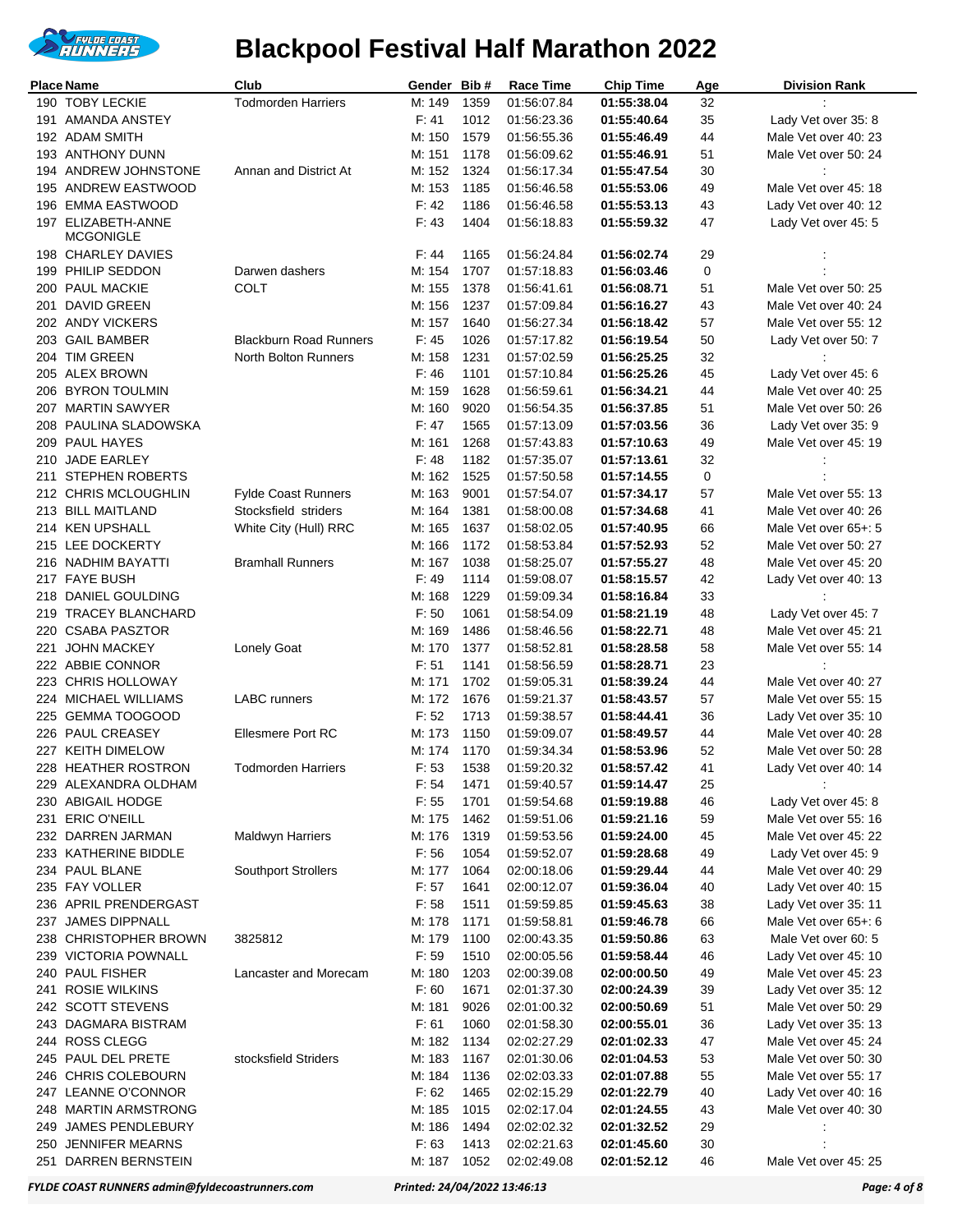

|     | <b>Place Name</b>      | Club                       | Gender Bib# |      | <b>Race Time</b> | <b>Chip Time</b> | Age | <b>Division Rank</b> |
|-----|------------------------|----------------------------|-------------|------|------------------|------------------|-----|----------------------|
|     | 252 RICHARD SHARPE     | Thorney RC                 | M: 188      | 1557 | 02:02:44.06      | 02:01:56.37      | 57  | Male Vet over 55: 18 |
|     | 253 CHRIS MORRIS       |                            | M: 189      | 1437 | 02:02:31.29      | 02:01:58.39      | 42  | Male Vet over 40: 31 |
|     | 254 KATE MOONEY        | <b>Horsforth Harriers</b>  | F: 64       | 1431 | 02:02:36.58      | 02:02:00.55      | 43  | Lady Vet over 40: 17 |
|     | 255 LYNNE DELANEY      | Wingerworth wobblers       | F: 65       | 1168 | 02:02:47.55      | 02:02:06.23      | 51  | Lady Vet over 50: 8  |
| 256 | <b>GILLIAN HALHEAD</b> |                            | F: 66       | 1249 | 02:03:05.81      | 02:02:11.64      | 51  | Lady Vet over 50: 9  |
|     | 257 ABBY BLAND         |                            | F: 67       | 1063 | 02:03:06.81      | 02:02:11.77      | 30  |                      |
| 258 | <b>JULIE GOODALL</b>   |                            | F: 68       | 1227 | 02:02:27.29      | 02:02:13.66      | 50  | Lady Vet over 50: 10 |
| 259 | <b>CRAIG WELLENS</b>   | <b>Rossendale Harriers</b> | M: 190      | 1661 | 02:03:03.81      | 02:02:37.29      | 52  | Male Vet over 50: 31 |
|     | 260 SCOTT MARTIN       |                            | M: 191      | 1390 | 02:03:01.07      | 02:02:41.56      | 37  |                      |
|     | 261 MARTYN WARING      |                            | M: 192      | 1656 | 02:03:44.54      | 02:02:44.11      | 51  | Male Vet over 50: 32 |
|     | 262 ROBERT GREEN       |                            | M: 193      | 1236 | 02:03:15.81      | 02:02:48.68      | 59  | Male Vet over 55: 19 |
|     | 263 STEPHEN MERRY      |                            | M: 194      | 449  | 02:03:37.53      | 02:02:53.73      | 42  | Male Vet over 40: 32 |
|     | 264 NATHAN MERRY       |                            | M: 195      | 450  | 02:03:35.05      | 02:03:01.35      | 36  |                      |
| 265 | RACHEL GREGSON         | Harrogate Harriers &       | F: 69       | 1240 | 02:03:22.04      | 02:03:16.35      | 29  |                      |
|     | 266 PAUL WAKEFIELD     | <b>Newcastle Staffs AC</b> | M: 196      | 1644 | 02:04:18.54      | 02:03:39.27      | 49  | Male Vet over 45: 26 |
|     | 267 RACHEL WAKEFIELD   | Newcastle Staffs AC        | F: 70       | 1643 | 02:04:19.63      | 02:03:39.53      | 51  | Lady Vet over 50: 11 |
|     | 268 KERI O'SHEA        |                            | F: 71       | 1463 | 02:04:22.18      | 02:03:54.06      | 42  | Lady Vet over 40: 18 |
|     |                        |                            |             |      |                  |                  |     |                      |
|     | 269 JASON HEWITT       | Sedgley striders           | M: 197      | 1277 | 02:04:20.92      | 02:03:59.26      | 49  | Male Vet over 45: 27 |
| 270 | MARTIN HOLDEN          |                            | M: 198      | 1288 | 02:05:01.30      | 02:04:03.78      | 59  | Male Vet over 55: 20 |
| 271 | <b>HAZEL HAMILTON</b>  |                            | F: 72       | 1254 | 02:05:22.55      | 02:04:11.80      | 45  | Lady Vet over 45: 11 |
|     | 272 JASON BRENNEIS     |                            | M: 199      | 1082 | 02:05:04.55      | 02:04:12.45      | 36  |                      |
|     | 273 JOHN KELL          |                            | M: 200      | 1336 | 02:04:34.55      | 02:04:22.52      | 54  | Male Vet over 50: 33 |
| 274 | <b>MARK TINDALE</b>    |                            | M: 201      | 1622 | 02:05:00.28      | 02:04:29.49      | 43  | Male Vet over 40: 33 |
| 275 | WAINE BOLGER           |                            | M: 202      | 1068 | 02:06:14.02      | 02:05:05.15      | 36  |                      |
| 276 | <b>THERESA WILSON</b>  |                            | F: 73       | 1718 | 02:05:35.06      | 02:05:07.45      | 53  | Lady Vet over 50: 12 |
|     | 277 CASSIE MELLUISH    |                            | F: 74       | 1417 | 02:06:04.53      | 02:05:17.45      | 33  |                      |
|     | 278 ANDREW BROWN       |                            | M: 203      | 1096 | 02:06:22.77      | 02:05:45.05      | 49  | Male Vet over 45: 28 |
| 279 | <b>PAUL GRIFFITHS</b>  |                            | M: 204      | 9015 | 02:06:15.03      | 02:05:47.81      | 49  | Male Vet over 45: 29 |
|     | 280 HELEN HULL         |                            | F: 75       | 9021 | 02:06:41.76      | 02:05:59.04      | 45  | Lady Vet over 45: 12 |
| 281 | JENNY MANSELL          | <b>Riviera Racers</b>      | F: 76       | 1384 | 02:07:01.20      | 02:06:19.14      | 45  | Lady Vet over 45: 13 |
|     | 282 SHIRLEY MORAN      |                            | F: 77       | 1434 | 02:07:12.77      | 02:06:25.25      | 60  | Lady Vet over 60+: 1 |
| 283 | JONATHAN CROMPTON      |                            | M: 205      | 1153 | 02:07:34.79      | 02:06:25.78      | 31  |                      |
|     | 284 ANGELA FISHER      |                            | F: 78       | 1202 | 02:07:21.77      | 02:06:41.87      | 42  | Lady Vet over 40: 19 |
|     | 285 RACHEL STEVENS     | Lostock AC                 | F: 79       | 1598 | 02:06:52.77      | 02:06:41.97      | 40  | Lady Vet over 40: 20 |
| 286 | NICOLA SPAFFORD        | Skelmersdale boundary      | F: 80       | 1585 | 02:07:49.01      | 02:06:56.51      | 32  |                      |
|     | 287 ANDREW STIRLING    |                            | M: 206      | 1600 | 02:07:50.52      | 02:07:16.42      | 55  | Male Vet over 55: 21 |
| 288 | DAVE HESSION           |                            | M: 207      | 1276 | 02:08:06.76      | 02:07:27.40      | 51  | Male Vet over 50: 34 |
| 289 | TOM BROADLEY           | <b>Abbey Runners</b>       | M: 208      | 1091 | 02:07:52.01      | 02:07:43.88      | 33  |                      |
|     | 290 LOUISE EVANS       | <b>Islwyn RC</b>           | F: 81       | 1197 | 02:08:42.77      | 02:07:47.47      | 51  | Lady Vet over 50: 13 |
|     | 291 TERESA HALLIDAY    |                            | F: 82       | 1253 | 02:08:12.39      | 02:07:47.86      | 53  | Lady Vet over 50: 14 |
|     | 292 LEAH DAVIDSON      |                            | F: 83       | 9017 | 02:08:33.68      | 02:07:59.58      | 25  |                      |
|     | 293 CHRIS BILLINGHAM   |                            | M: 209      | 1055 | 02:08:47.28      | 02:08:00.15      | 42  | Male Vet over 40: 34 |
|     | 294 SIMON COUGHLAN     | Southport Waterloo AC      | M: 210      | 1147 | 02:08:47.28      | 02:08:03.68      | 38  |                      |
|     | 295 SARAH-JANE HILL    |                            | F: 84       | 1280 | 02:08:46.27      | 02:08:10.15      | 47  | Lady Vet over 45: 14 |
|     | 296 CRAIG FOTHERGILL   |                            | M: 211      | 1209 | 02:09:25.26      | 02:08:28.02      | 53  | Male Vet over 50: 35 |
|     | 297 EMMA LYONS         |                            | F: 85       | 1373 | 02:09:26.28      | 02:08:33.77      | 42  | Lady Vet over 40: 21 |
|     | 298 GABRIELLE O'GARA   |                            | F: 86       | 487  | 02:09:01.02      | 02:08:37.60      | 29  |                      |
|     | 299 SHARRON BOYLAN     | Time2Run                   | F: 87       | 1076 | 02:09:36.34      | 02:08:43.85      | 42  | Lady Vet over 40: 22 |
|     | 300 KATE STALEY        |                            | F: 88       | 1722 | 02:09:37.63      | 02:08:45.13      | 44  | Lady Vet over 40: 23 |
| 301 | <b>ROBIN WHITBY</b>    |                            | M: 212      | 1667 | 02:09:33.99      | 02:08:46.09      | 28  |                      |
|     | 302 DAMIAN HAWKSHAW    |                            | M: 213      | 1266 | 02:09:43.04      | 02:08:58.42      | 48  | Male Vet over 45: 30 |
|     | 303 NEIL COOKE         |                            | M: 214      | 1142 | 02:10:10.48      | 02:09:10.57      | 46  | Male Vet over 45: 31 |
|     | 304 DEBBIE BLAND       | Airecentre Pacers RC       | F: 89       | 1062 | 02:09:35.03      | 02:09:12.67      | 68  | Lady Vet over 60+: 2 |
|     | 305 VICTORIA CROWTHER- | 3869831                    | F: 90       | 1158 | 02:09:36.34      | 02:09:21.96      | 41  | Lady Vet over 40: 24 |
|     | WALSH                  |                            |             |      |                  |                  |     |                      |
|     | 306 RAEANNE ELLIOTT    | Yaxley Runners &           | F: 91       | 1189 | 02:10:23.01      | 02:09:24.58      | 41  | Lady Vet over 40: 25 |
|     | 307 SHELLEY ATKINSON   |                            | F: 92       | 1021 | 02:11:07.50      | 02:09:50.26      | 47  | Lady Vet over 45: 15 |
|     | 308 NEIL CHAUHAN       |                            | M: 215      | 1127 | 02:10:10.48      | 02:10:05.59      | 25  |                      |
| 309 | MICHAEL BOWER          |                            | M: 216      | 1073 | 02:11:03.49      | 02:10:27.04      | 51  | Male Vet over 50: 36 |
|     | 310 DAVID HONEYWELL    | <b>Chorlton Runners</b>    | M: 217      | 1714 | 02:11:38.23      | 02:10:37.05      | 58  | Male Vet over 55: 22 |
| 311 | <b>EMILY ROTHWELL</b>  |                            | F: 93       | 1540 | 02:11:10.02      | 02:10:38.04      | 30  |                      |
|     | 312 AMANDA HOLLEY      | <b>Riviera Racers</b>      | F: 94       | 1289 | 02:11:23.49      | 02:10:41.30      | 45  | Lady Vet over 45: 16 |
|     | 313 MARGARET GOODALL   |                            | F: 95       | 1226 | 02:10:48.44      | 02:10:41.91      | 18  |                      |

*FYLDE COAST RUNNERS admin@fyldecoastrunners.com Printed: 24/04/2022 13:46:13 Page: 5 of 8*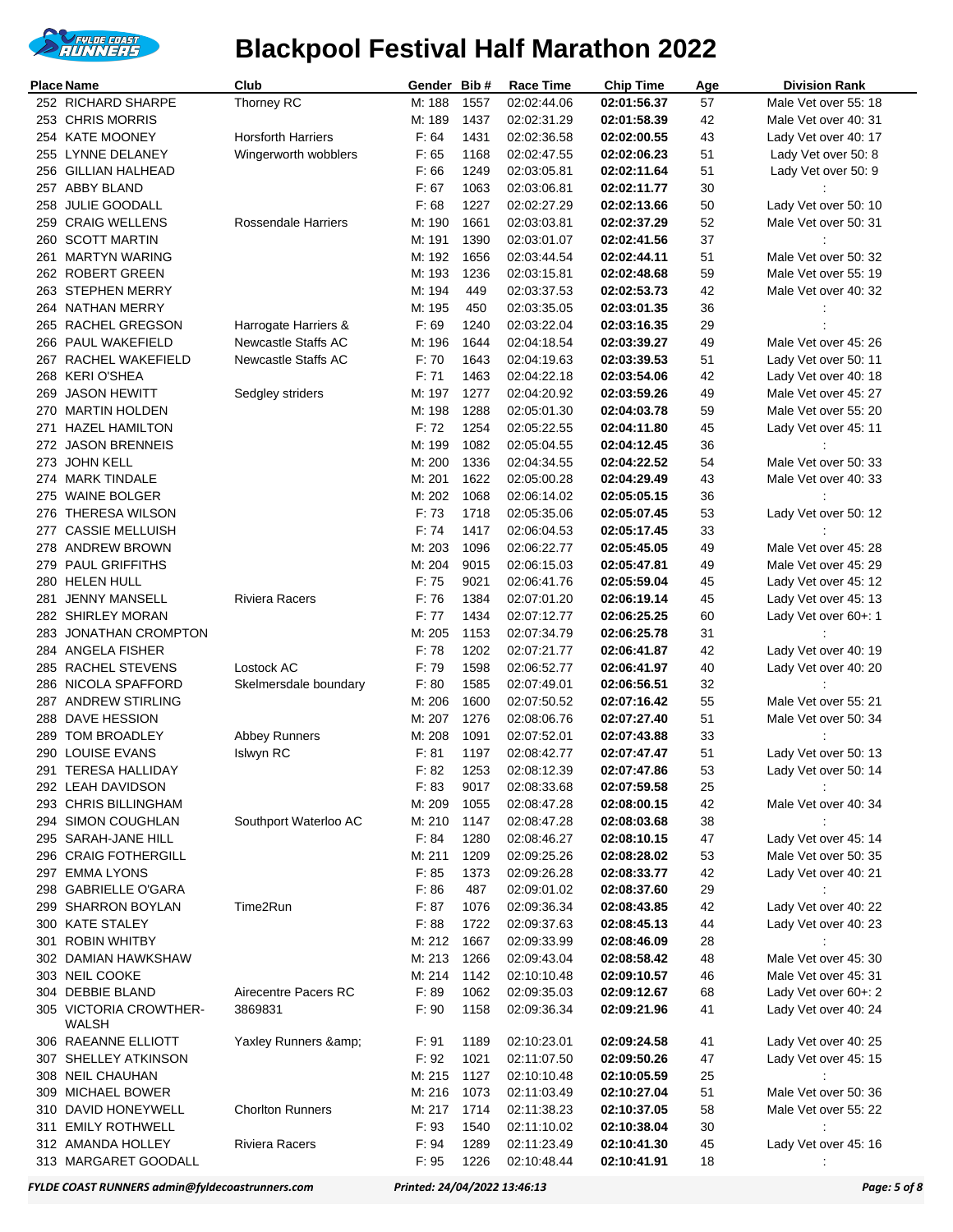

|     | Place Name                                      | Club                    | Gender           | Bib#         | <b>Race Time</b>           | <b>Chip Time</b>           | Age      | <b>Division Rank</b> |
|-----|-------------------------------------------------|-------------------------|------------------|--------------|----------------------------|----------------------------|----------|----------------------|
|     | 314 CLAIRE LATHAM                               | Widnes wasps            | F: 96            | 1355         | 02:11:27.00                | 02:10:52.90                | 40       | Lady Vet over 40: 26 |
|     | 315 ADE GARNER                                  | Run Middlewich          | M: 218           | 1215         | 02:12:27.98                | 02:11:07.67                | 52       | Male Vet over 50: 37 |
| 316 | <b>JASON CROPPER</b>                            |                         | M: 219           | 1154         | 02:11:36.24                | 02:11:21.14                | 57       | Male Vet over 55: 23 |
|     | 317 PAUL TODD                                   | <b>DH Runners</b>       | M: 220           | 1623         | 02:12:08.98                | 02:11:32.95                | 50       | Male Vet over 50: 38 |
|     | 318 PAUL MULCAHY                                |                         | M: 221           | 1441         | 02:12:34.76                | 02:11:42.25                | 42       | Male Vet over 40: 35 |
|     | 319 RACHAEL JONES                               |                         | F: 97            | 1329         | 02:12:46.77                | 02:11:44.98                | 42       | Lady Vet over 40: 27 |
|     | 320 DAVID MARR                                  |                         | M: 222           | 9006         | 02:12:11.01                | 02:11:51.50                | 52       | Male Vet over 50: 39 |
|     | 321 SHARON GIBBS                                |                         | F: 98            | 1218         | 02:12:30.77                | 02:11:54.74                | 41       | Lady Vet over 40: 28 |
|     | 322 TRACEY HOUGH                                |                         | F: 99            | 1295         | 02:12:40.77                | 02:11:56.69                | 56       | Lady Vet over 55: 2  |
|     | 323 ROLAND ELLISON                              |                         | M: 223           | 1190         | 02:12:42.75                | 02:11:57.37                | 50       | Male Vet over 50: 40 |
|     | 324 MICHELLE MACK                               |                         | F: 100           | 1375         | 02:12:35.78                | 02:11:59.75                | 38       | Lady Vet over 35: 14 |
|     | 325 DAMIAN JONES                                |                         | M: 224           | 1326         | 02:12:38.28                | 02:12:02.28                | 46       | Male Vet over 45: 32 |
|     | 326 MARCO FIRMAN                                |                         | M: 225           | 1201         | 02:13:14.24                | 02:12:13.34                | 2        |                      |
|     | 327 SCOTT BOYLAN                                | Time2Run                | M: 226           | 1075         | 02:13:32.97                | 02:12:40.48                | 41       | Male Vet over 40: 36 |
|     | 328 PETER MOORE                                 |                         | M: 227           | 1432         | 02:13:22.98                | 02:12:40.88                | 40       | Male Vet over 40: 37 |
|     | 329 STEPHANIE STANKIEWICZ                       |                         | F: 101           | 1591         | 02:14:01.73                | 02:12:59.80                | 38       | Lady Vet over 35: 15 |
|     | 330 CORINNE MASON                               |                         | F: 102           | 1394         | 02:13:39.97                | 02:13:11.75                | 39       | Lady Vet over 35: 16 |
|     | 331 KATY WHITEHEAD                              |                         | M: 228           | 1668         | 02:14:05.97                | 02:13:13.30                | 37       |                      |
|     | 332 ANNE NICHOLLS                               |                         | F: 103           | 1451         | 02:13:53.72                | 02:13:15.63                | 58       | Lady Vet over 55: 3  |
|     | 333 JAMES UNWIN                                 |                         | M: 229           | 1636         | 02:13:31.23                | 02:13:17.22                | 31       |                      |
|     | 334 MAL SMITH                                   | Ashington Hirst Runni   | M: 230           | 1573         | 02:14:37.21                | 02:13:33.12                | 48       | Male Vet over 45: 33 |
|     | 335 IAN MERCER                                  | Lonely Goat Running C   | M: 231           | 1418         | 02:14:54.34                | 02:13:45.47                | 50       | Male Vet over 50: 41 |
|     | 336 SUE JONES                                   |                         | F: 104           | 367          | 02:14:50.70                | 02:13:53.13                | 61       | Lady Vet over 60+: 3 |
|     | 337 JESSICA MILLER                              |                         | F: 105           | 1422         | 02:14:51.78                | 02:13:56.88                | 39       | Lady Vet over 35: 17 |
|     | 338 DAVID TOWNS                                 | Yaxley Runners & Jogg   | M: 232           | 1630         | 02:14:53.08                | 02:13:57.38                | $72\,$   | Male Vet over 65+: 7 |
|     | 339 MIKE BOOTH                                  |                         | M: 233           | 1070         | 02:15:31.47                | 02:14:48.27                | 51       | Male Vet over 50: 42 |
| 340 | <b>REBECCA MAY</b>                              |                         | F: 106           | 1396         | 02:15:09.72                | 02:14:50.21                | 53       | Lady Vet over 50: 15 |
| 341 | <b>SHONA MOYLON</b>                             | <b>RBR</b>              | F: 107           | 1440         | 02:15:53.95                | 02:15:10.35                | 45       | Lady Vet over 45: 17 |
|     | 342 DAVID SWARBRICK                             |                         | M: 234           | 1605         | 02:16:15.00                | 02:15:22.30                | 59       | Male Vet over 55: 24 |
|     | 343 ROB HART                                    |                         | M: 235           | 9005         | 02:16:05.71                | 02:15:23.88                | 36       |                      |
|     | 344 ANDREW WINTERBOTTOM                         |                         | M: 236           | 9002         | 02:16:18.60                | 02:15:32.74                | 65       | Male Vet over 65+: 8 |
|     | 345 FRANK WINTERBOTTOM                          |                         | M: 237           | 1716         | 02:16:18.60                | 02:15:32.91                | 63       | Male Vet over 60: 6  |
|     | 346 SADIE WINTERBOTTOM                          |                         | F: 108           | 9003<br>9004 | 02:16:17.28                | 02:15:34.83                | 28       |                      |
|     | 347 ELLIOTT WINTERBOTTOM<br>348 DONNA CRABTREE  |                         | M: 238<br>F: 109 | 1719         | 02:16:18.60<br>02:16:10.23 | 02:15:35.65<br>02:15:42.70 | 33       | Lady Vet over 45: 18 |
|     | 349 BEK STACEY                                  |                         | F: 110           | 1590         | 02:16:15.99                | 02:15:44.46                | 48<br>42 | Lady Vet over 40: 29 |
|     | 350 ROB SWARBRICK                               |                         | M: 239           | 600          | 02:16:28.20                | 02:15:56.06                | 42       | Male Vet over 40: 38 |
| 351 | NOREEN MARTIN                                   | Skelmersdale Boundary   | F: 111           | 1389         | 02:16:57.70                | 02:16:05.20                | 59       | Lady Vet over 55: 4  |
|     | 352 MARIE SULLIVAN                              |                         | F: 112           | 9012         | 02:18:22.19                | 02:17:12.95                | 52       | Lady Vet over 50: 16 |
|     | 353 CHRISTINE ADAMS                             |                         | F: 113           | 9010         | 02:18:22.19                | 02:17:13.24                | 64       | Lady Vet over 60+: 4 |
|     | 354 CAROLINE LEIGH                              |                         | F: 114           | 1361         | 02:18:18.95                | 02:17:16.65                | 44       | Lady Vet over 40: 30 |
|     | 355 MATEI BARBU                                 |                         | M: 240           | 1029         | 02:18:10.44                | 02:17:26.88                | 30       |                      |
|     | 356 JESSICA CAMPBELL                            |                         | F: 115           | 1117         | 02:18:58.44                | 02:18:06.14                | 39       | Lady Vet over 35: 18 |
|     | 357 BRIGID WALSH                                |                         | F: 116           | 1651         | 02:18:53.94                | 02:18:08.89                | 70       | Lady Vet over 60+: 5 |
|     | 358 MARK ROTHWELL                               |                         | M: 241           | 1539         | 02:18:49.43                | 02:18:13.40                | 57       | Male Vet over 55: 25 |
|     | 359 MICHELLE BROWN                              | <b>Bramley Breezers</b> | F: 117           | 1099         | 02:19:07.43                | 02:18:14.94                | 61       | Lady Vet over 60+: 6 |
|     | 360 LEANNE WHITTAKER                            |                         | F: 118           | 1669         | 02:19:11.47                | 02:18:25.13                | 37       | Lady Vet over 35: 19 |
|     | 361 LIBBY HANLEY                                |                         | F: 119           | 1255         | 02:19:13.44                | 02:18:27.10                | 23       |                      |
|     | 362 CAROLE MILLER                               |                         | F: 120           | 8073         | 02:19:32.70                | 02:18:29.78                | 52       | Lady Vet over 50: 17 |
|     | 363 HEATHER HERRING                             |                         | F: 121           | 1275         | 02:19:33.80                | 02:18:47.60                | 45       | Lady Vet over 45: 19 |
|     | 364 NICOLA SMITH                                |                         | F: 122           | 1575         | 02:19:40.97                | 02:18:54.04                | 46       | Lady Vet over 45: 20 |
|     | 365 DANIELLE RAWDEN                             |                         | F: 123           | 1517         | 02:19:39.68                | 02:18:54.80                | 49       | Lady Vet over 45: 21 |
|     | 366 HELEN FOGG                                  |                         | F: 124           | 1205         | 02:19:43.44                | 02:19:04.70                | 50       | Lady Vet over 50: 18 |
|     | 367 REBECCA LAWRIE                              |                         | F: 125           | 1356         | 02:20:19.01                | 02:19:15.58                | 25       |                      |
|     | 368 CHRISTOPHER KIRKBRIDE Halifax Harriers & AC |                         | M: 242           | 1346         | 02:20:15.45                | 02:19:19.45                | 64       | Male Vet over 60: 7  |
|     | 369 CAMERON HIRST                               |                         | M: 243           | 1286         | 02:20:35.63                | 02:19:26.76                | 26       |                      |
|     | 370 EVE PHILIPPIDES                             |                         | F: 126           | 1497         | 02:20:31.93                | 02:19:39.44                | 23       |                      |
|     | 371 TIM MARTIN                                  |                         | M: 244           | 1393         | 02:20:59.93                | 02:19:42.90                | 48       | Male Vet over 45: 34 |
|     | 372 ALISON PARKER                               | Dragons Running Club    | F: 127           | 1482         | 02:20:46.18                | 02:19:44.58                | 60       | Lady Vet over 60+: 7 |
|     | 373 ANNE LIPMAN                                 | Dragons Running Club    | F: 128           | 1364         | 02:20:47.33                | 02:19:45.78                | 57       | Lady Vet over 55: 5  |
|     | 374 ADAM COLDWELL                               |                         | M: 245           | 9027         | 02:19:58.43                | 02:19:46.43                | 32       |                      |
|     | 375 LIAM SKILLEN                                |                         | M: 246           | 1564         | 02:20:34.42                | 02:19:58.39                | 35       |                      |
|     | 376 ALEXANDRA KANE                              |                         | F: 129           | 1333         | 02:20:47.33                | 02:20:31.76                | 23       |                      |

*FYLDE COAST RUNNERS admin@fyldecoastrunners.com Printed: 24/04/2022 13:46:13 Page: 6 of 8*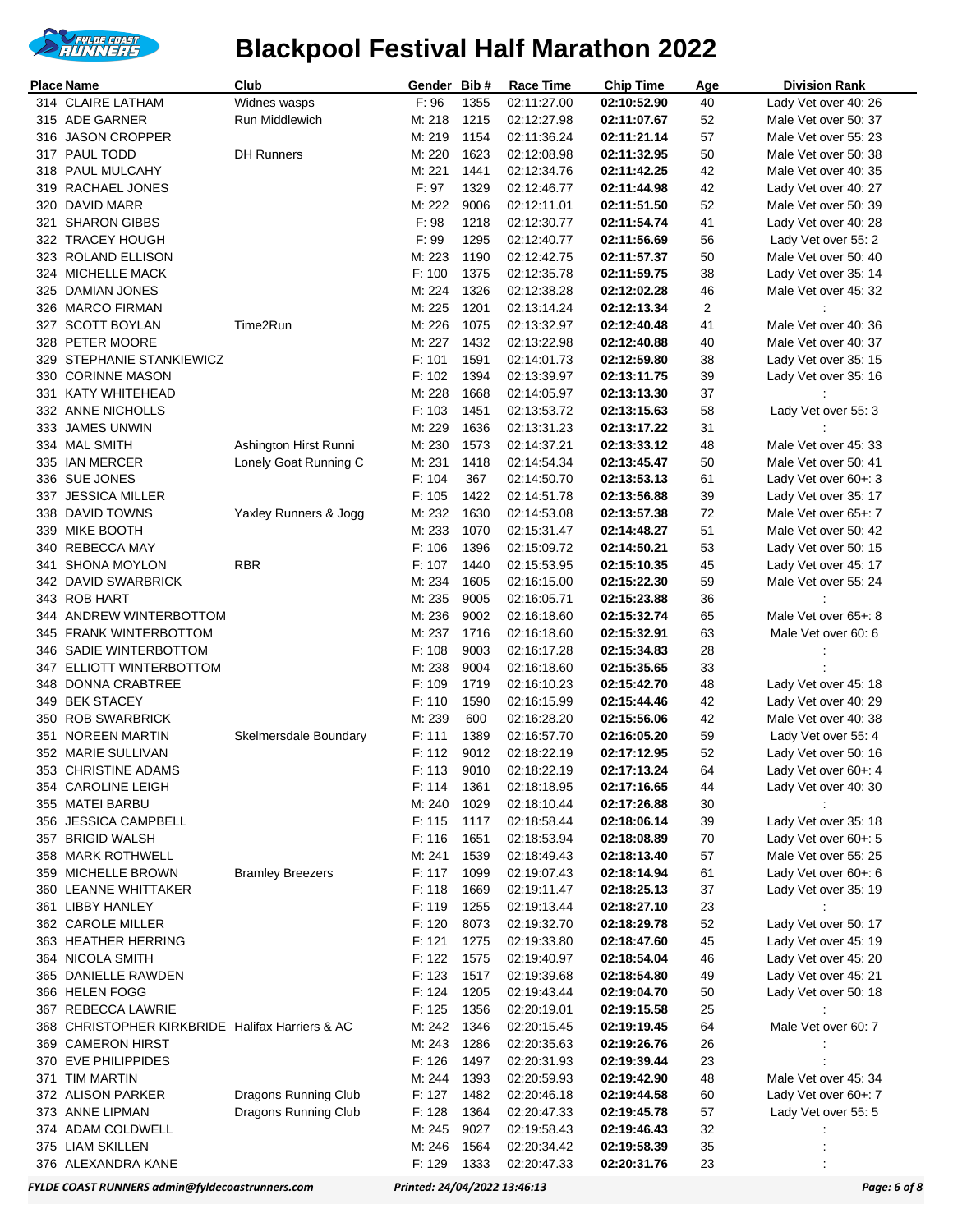

|     | Place Name                                  | Club                        | Gender Bib#      |              | Race Time                  | <b>Chip Time</b>           | Age      | <b>Division Rank</b>                         |
|-----|---------------------------------------------|-----------------------------|------------------|--------------|----------------------------|----------------------------|----------|----------------------------------------------|
|     | 377 SUE HENRY                               | Lytham St Annes Road        | F: 130           | 1274         | 02:21:33.18                | 02:20:36.97                | 46       | Lady Vet over 45: 22                         |
|     | 378 JOANNE STANSFIELD                       |                             | F: 131           | 1592         | 02:21:48.83                | 02:20:52.93                | 57       | Lady Vet over 55: 6                          |
| 379 | <b>LAUREN SPENCER</b>                       |                             | F: 132           | 1586         | 02:21:53.67                | 02:20:54.97                | 38       | Lady Vet over 35: 20                         |
| 380 | JANE PULSFORD                               |                             | F: 133           | 1513         | 02:21:37.70                | 02:21:01.67                | 59       | Lady Vet over 55: 7                          |
|     | 381 MARK STANSFIELD                         |                             | M: 247           | 1593         | 02:21:47.70                | 02:21:10.81                | 52       | Male Vet over 50: 43                         |
|     | 382 AMANDA GALLAGHER                        |                             | F: 134           | 1214         | 02:21:50.22                | 02:21:11.94                | 54       | Lady Vet over 50: 19                         |
|     | 383 CAROLINE SWANN                          |                             | F: 135           | 1604         | 02:22:12.66                | 02:21:34.13                | 54       | Lady Vet over 50: 20                         |
|     | 384 JOANNE HAGE                             |                             | F: 136           | 1248         | 02:22:13.82                | 02:21:35.25                | 51       | Lady Vet over 50: 21                         |
| 385 | JUSTIN GLEAVE-BADDELEY Widnes               |                             | M: 248           | 1223         | 02:22:34.92                | 02:21:35.82                | 56       | Male Vet over 55: 26                         |
|     | 386 SARAH FOOT                              |                             | F: 137           | 1206         | 02:22:56.41                | 02:21:42.66                | 39       | Lady Vet over 35: 21                         |
|     | 387 HELEN BRENNAN                           |                             | F: 138           | 1081         | 02:22:56.45                | 02:21:42.83                | 40       | Lady Vet over 40: 31                         |
|     | 388 CLIVE BARKER                            |                             | M: 249           | 1030         | 02:22:38.94                | 02:21:46.45                | 63       | Male Vet over 60: 8                          |
|     | 389 DECLAN MURPHY                           |                             | M: 250           | 1445         | 02:22:34.92                | 02:22:03.70                | 25       |                                              |
|     | 390 STEPHEN HEAD                            | <b>Dumfries Harriers</b>    | M: 251           | 1269         | 02:23:14.67                | 02:22:05.80                | 67       | Male Vet over 65+: 9                         |
|     | 391 ANDREW CAMPBELL<br>392 AMY RICKARDS     |                             | M: 252<br>F: 139 | 1118<br>1521 | 02:23:25.16                | 02:22:16.56                | 44       | Male Vet over 40: 39                         |
|     | 393 DARREN BENSON                           | Yaxley Runners & Jogg       | M: 253           | 1046         | 02:23:54.16<br>02:23:42.41 | 02:22:55.88<br>02:23:13.70 | 32<br>47 | Male Vet over 45: 35                         |
|     | 394 JAYNE WORRALL                           |                             | F: 140           | 1711         | 02:24:01.91                | 02:23:19.80                | 58       | Lady Vet over 55: 8                          |
|     | 395 GLEN FROST                              |                             | M: 254           | 9018         | 02:24:14.93                | 02:23:38.90                | 50       | Male Vet over 50: 44                         |
|     | 396 SUZANNE PANCISI                         | <b>Smalley Road Runners</b> | F: 141           | 1481         | 02:24:19.42                | 02:23:59.92                | 51       | Lady Vet over 50: 22                         |
| 397 | <b>JACQUELINE CHERRY</b>                    |                             | F: 142           | 1128         | 02:24:26.04                | 02:24:01.39                | 59       | Lady Vet over 55: 9                          |
|     | 398 LISA KIRKLEY                            | <b>Smalley Road Runners</b> | F: 143           | 1348         | 02:24:24.90                | 02:24:05.39                | 54       | Lady Vet over 50: 23                         |
|     | 399 LINDA DYSON                             | ThorntonCleveleys R C       | F: 144           | 1181         | 02:26:11.89                | 02:25:44.82                | 62       | Lady Vet over 60+: 8                         |
| 400 | <b>BERNARD BROWN</b>                        |                             | M: 255           | 1104         | 02:27:10.93                | 02:25:56.15                | 58       | Male Vet over 55: 27                         |
| 401 | LINDA FOTHERGILL                            |                             | F: 145           | 1208         | 02:26:56.40                | 02:25:59.30                | 54       | Lady Vet over 50: 24                         |
|     | 402 ZO TAYLOR                               |                             | F: 146           | 1612         | 02:27:47.88                | 02:26:34.65                | 48       | Lady Vet over 45: 23                         |
|     | 403 SHARON DONALD                           | DCH run club                | F: 147           | 1174         | 02:27:53.13                | 02:26:40.95                | 47       | Lady Vet over 45: 24                         |
|     | 404 HAZEL JOHNSTONE                         |                             | F: 148           | 9024         | 02:28:07.18                | 02:26:42.22                | 55       | Lady Vet over 55: 10                         |
|     | 405 DEBBIE FORD                             |                             | F: 149           | 1207         | 02:28:08.40                | 02:26:43.45                | 51       | Lady Vet over 50: 25                         |
| 406 | ALICE BENNETT                               |                             | F: 150           | 1045         | 02:28:04.13                | 02:26:55.26                | 54       | Lady Vet over 50: 26                         |
|     | 407 PAULA WILLIAMS                          |                             | F: 151           | 1674         | 02:27:08.88                | 02:26:56.49                | 49       | Lady Vet over 45: 25                         |
|     | 408 MARK GROGAN                             |                             | M: 256           | 1244         | 02:28:50.50                | 02:27:58.00                | 59       | Male Vet over 55: 28                         |
| 409 | NATALIE BRIDGE                              |                             | F: 152           | 1085         | 02:28:51.89                | 02:27:59.24                | 41       | Lady Vet over 40: 32                         |
| 410 | <b>CRAIG ADAMS</b>                          |                             | M: 257           | 1001         | 02:28:36.87                | 02:28:02.07                | 31       |                                              |
| 411 | ANN-MARIE MILLER                            |                             | F: 153           | 1423         | 02:28:41.88                | 02:28:05.85                | 44       | Lady Vet over 40: 33                         |
|     | 412 KIRSTY CARVER                           | <b>Halifax Harriers</b>     | F: 154           | 1120         | 02:28:17.88                | 02:28:06.74                | 48       | Lady Vet over 45: 26                         |
|     | 413 DEBRA CASSIDY                           |                             | F: 155           | 1122         | 02:28:43.05                | 02:28:07.02                | 50       | Lady Vet over 50: 27                         |
| 414 | TIM COLLINS                                 |                             | M: 258           | 9023         | 02:28:38.00                | 02:28:09.43                | 56       | Male Vet over 55: 29                         |
|     | 415 MARTIN RYSKA                            | Blackpool Freedom Run       | M: 259           | 1544         | 02:28:49.37                | 02:28:20.93                | 39       |                                              |
|     | 416 SARAH MOORE                             |                             | F: 156           | 8200         | 02:28:53.65                | 02:28:25.25                | 29       |                                              |
|     | 417 ADINA POLLARD<br>418 KAROLINA FAITHFULL |                             | F: 157<br>F: 158 | 1503<br>1198 | 02:29:54.37                | 02:28:55.87                | 45       | Lady Vet over 45: 27<br>Lady Vet over 40: 34 |
|     | 419 DECLAN SHERIAN                          |                             | M: 260           | 1560         | 02:29:56.37<br>02:30:26.36 | 02:29:03.87<br>02:29:14.31 | 41<br>53 | Male Vet over 50: 45                         |
|     | 420 LAUREN PACKER                           |                             | F: 159           | 1480         | 02:30:42.36                | 02:29:55.43                | 33       |                                              |
|     | 421 SUSAN SMITH                             |                             | F: 160           | 1570         | 02:30:59.37                | 02:29:55.70                | 57       | Lady Vet over 55: 11                         |
|     | 422 LYNNE WALTON                            |                             | F: 161           | 1653         | 02:30:39.12                | 02:30:07.32                | 40       | Lady Vet over 40: 35                         |
|     | 423 ALISON WIGHTMAN                         |                             | F: 162           | 1670         | 02:31:23.89                | 02:30:10.99                | 48       | Lady Vet over 45: 28                         |
|     | 424 AMY COLLETT                             |                             | F: 163           | 1137         | 02:31:04.39                | 02:30:22.66                | 33       |                                              |
|     | 425 ANNA SEWERYNOWICZ                       |                             | F: 164           | 1555         | 02:31:51.04                | 02:30:46.65                | 34       |                                              |
|     | 426 SUSAN HALL                              | <b>Halifax Harriers</b>     | F: 165           | 1252         | 02:31:49.89                | 02:30:46.70                | 72       | Lady Vet over 60+: 9                         |
|     | 427 KATARZYNA                               |                             | F: 166           | 1554         | 02:31:51.04                | 02:30:47.24                | 38       | Lady Vet over 35: 22                         |
|     | <b>SEWERYNOWICZ</b>                         |                             |                  |              |                            |                            |          |                                              |
|     | 428 ANDY NUGENT                             | Prestwich AC                | M: 261           | 1457         | 02:31:57.61                | 02:30:58.70                | 45       | Male Vet over 45: 36                         |
|     | 429 MARIA PHILIPPIDES                       |                             | F: 167           | 1498         | 02:33:13.10                | 02:32:20.61                | 54       | Lady Vet over 50: 28                         |
|     | 430 SAMANTHA O'RYAN                         |                             | F: 168           | 1467         | 02:33:14.24                | 02:32:21.75                | 55       | Lady Vet over 55: 12                         |
|     | 431 LYNSEY CHICK                            |                             | F: 169           | 1129         | 02:34:05.35                | 02:33:12.55                | 0        | ÷                                            |
|     | 432 DERYCK HUTCHINSON<br>433 REBECCA SENIOR |                             | M: 262<br>F: 170 | 1313<br>1553 | 02:33:29.84<br>02:33:40.34 | 02:33:19.85<br>02:33:20.83 | 66<br>33 | Male Vet over 65+: 10                        |
|     | 434 JUNE MELLOR                             |                             | F: 171           | 1415         | 02:34:19.34                | 02:33:34.23                | 54       | Lady Vet over 50: 29                         |
|     | 435 VERONICA BENT                           |                             | F: 172           | 1048         | 02:34:20.45                | 02:33:34.93                | 59       | Lady Vet over 55: 13                         |
|     | 436 IAN MILLER                              | Red Rose Road Runners       | M: 263           | 1721         | 02:34:43.85                | 02:33:48.06                | 61       | Male Vet over 60: 9                          |
|     | 437 ALEXANDRA CLARKE                        |                             | F: 173           | 1133         | 02:35:19.84                | 02:34:00.23                | 49       | Lady Vet over 45: 29                         |
|     | 438 STU PARKINSON                           |                             | M: 264           | 1483         | 02:34:41.61                | 02:34:20.96                | 34       | ÷                                            |
|     |                                             |                             |                  |              |                            |                            |          |                                              |